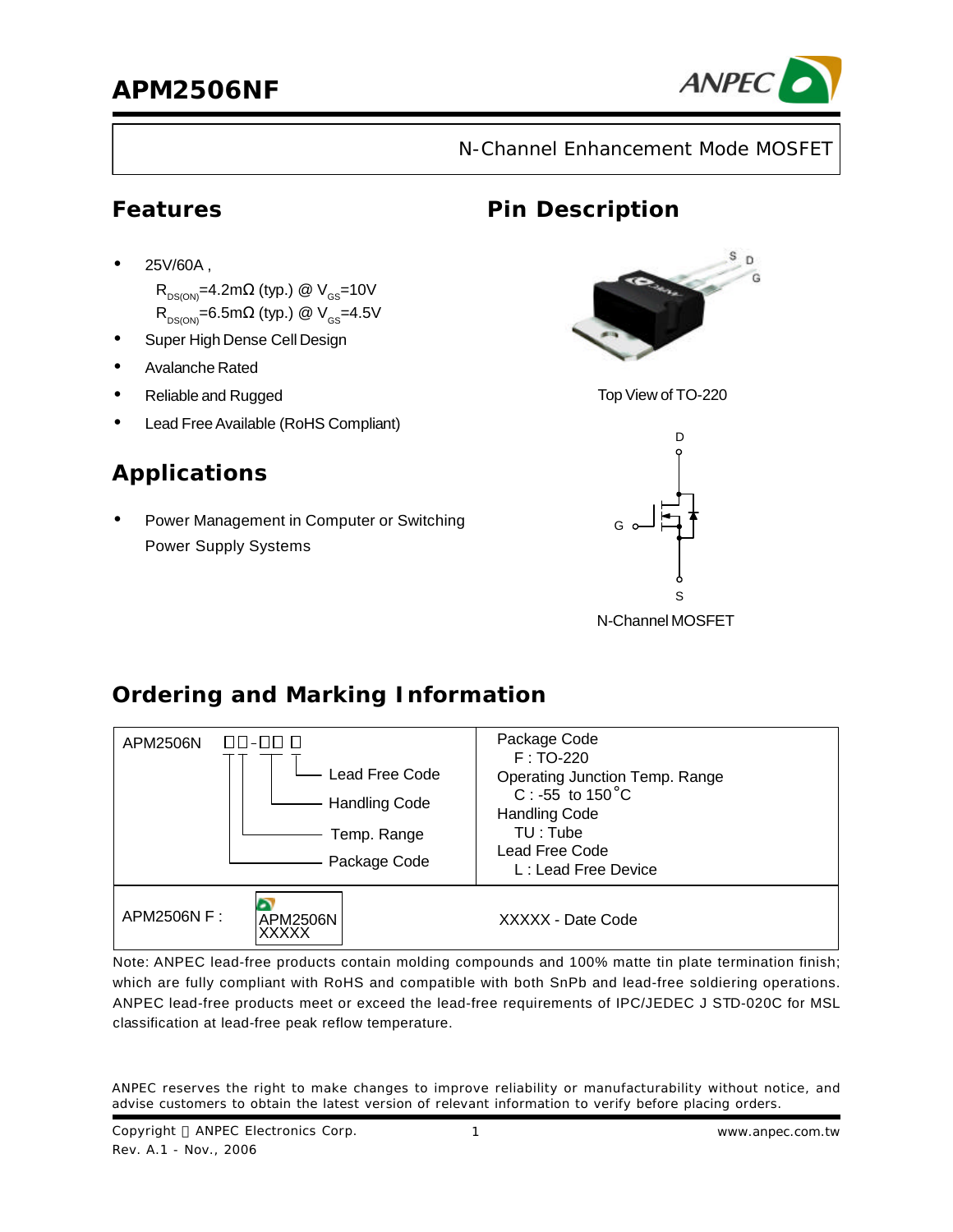

# **Absolute Maximum Ratings**

| <b>Symbol</b>                                   | <b>Parameter</b>                              | Rating               | Unit           |                 |  |
|-------------------------------------------------|-----------------------------------------------|----------------------|----------------|-----------------|--|
| Common Ratings (TA=25°C Unless Otherwise Noted) |                                               |                      |                |                 |  |
| V <sub>DSS</sub>                                | Drain-Source Voltage                          |                      | 25             |                 |  |
| V <sub>GSS</sub>                                | Gate-Source Voltage                           |                      |                | V               |  |
| $T_{\rm J}$                                     | <b>Maximum Junction Temperature</b>           |                      |                | $\rm ^{\circ}C$ |  |
| T <sub>STG</sub>                                | Storage Temperature Range                     |                      | -55 to 150     | $^{\circ}C$     |  |
| $I_{\rm S}$                                     | <b>Diode Continuous Forward Current</b>       | $T_c = 25$ °C        |                | A               |  |
| <b>Mounted on Large Heat Sink</b>               |                                               |                      |                |                 |  |
| $I_{DP}$                                        | 300µs Pulse Drain Current Tested              | $T_c = 25$ °C        | 240            | A               |  |
|                                                 |                                               | $T_c = 100$ °C       | 220            |                 |  |
|                                                 | <b>Continuous Drain Current</b>               | $T_c = 25$ °C        | $60^{\degree}$ | A               |  |
| $I_{\text{D}}$                                  |                                               | $T_c = 100$ °C       | 55             |                 |  |
|                                                 |                                               | $T_c = 25$ °C        | 62.5           | W               |  |
| $P_D$                                           | Maximum Power Dissipation                     | $T_c = 100^{\circ}C$ | 25             |                 |  |
| $R_{\theta JC}$                                 | <b>Thermal Resistance-Junction to Case</b>    |                      | $\overline{2}$ | °C/W            |  |
| <b>Mounted on PCB of Minimum Footprint</b>      |                                               |                      |                |                 |  |
| $I_{DP}$                                        | 300µs Pulse Drain Current Tested              | $T_A = 25$ °C        | 60             | A               |  |
|                                                 |                                               | $T_A = 100$ °C       | 35             |                 |  |
| $I_{\text{D}}$                                  | <b>Continuous Drain Current</b>               | $T_A = 25$ °C        | 15             | A               |  |
|                                                 |                                               | $T_A = 100$ °C       | 9              |                 |  |
| $P_D$                                           |                                               | $T_A = 25$ °C        | $\overline{2}$ | W               |  |
|                                                 | Maximum Power Dissipation                     | $T_A = 100$ °C       | 0.8            |                 |  |
| $R_{\theta JA}$                                 | <b>Thermal Resistance-Junction to Ambient</b> |                      | 62.5           | °C/W            |  |

Notes:

\* Current limited by bond wire.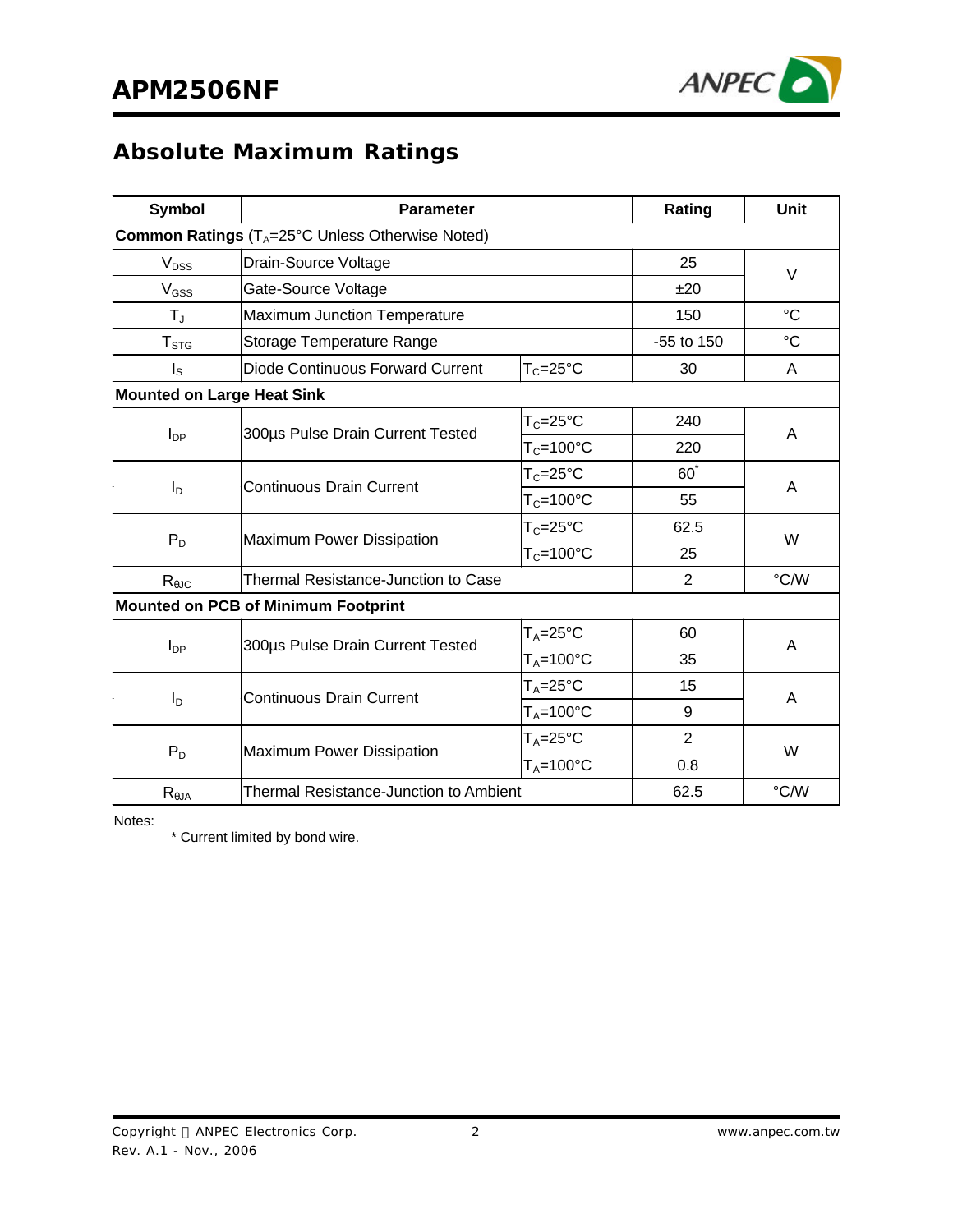

#### **Electrical Characteristics** (T<sub>A</sub> = 25°C unless otherwise noted)

|                                       |                                             |                                                           | <b>APM2506NF</b> |      |      |           |  |
|---------------------------------------|---------------------------------------------|-----------------------------------------------------------|------------------|------|------|-----------|--|
| <b>Symbol</b>                         | <b>Parameter</b>                            | <b>Test Condition</b>                                     | Min.             | Typ. | Max. | Unit      |  |
| <b>Drain-Source Avalanche Ratings</b> |                                             |                                                           |                  |      |      |           |  |
| $E_{AS}$                              | Avalanche Energy, Single Pulsed             | $I_D=15A$ , $V_{DD}=20V$                                  |                  |      | 50   | mJ        |  |
|                                       | <b>Static Characteristics</b>               |                                                           |                  |      |      |           |  |
| BV <sub>DSS</sub>                     | Drain-Source Breakdown Voltage              | V <sub>GS</sub> =0V, I <sub>DS</sub> =250µA               | 25               |      |      | V         |  |
| $I_{DSS}$                             | Zero Gate Voltage Drain Current             | $V_{DS} = 20V$ , $V_{GS} = 0V$                            |                  |      | 1    | μA        |  |
|                                       |                                             | $T_J = 85$ °C                                             |                  |      | 30   |           |  |
| $V_{GS(th)}$                          | Gate Threshold Voltage                      | V <sub>DS</sub> =V <sub>GS</sub> , I <sub>DS</sub> =250µA | 1.3              | 1.8  | 2.5  | V         |  |
| $I_{GSS}$                             | Gate Leakage Current                        | $V_{GS} = \pm 20V$ , $V_{DS} = 0V$                        |                  |      | ±100 | nA        |  |
| $R_{DS(ON)}^{\qquad a}$               | Drain-Source On-state Resistance            | $V_{GS}$ =10V, $I_{DS}$ =40A                              |                  | 4.2  | 5.5  | $m\Omega$ |  |
|                                       |                                             | $V_{GS}$ =4.5V, $I_{DS}$ =20A                             |                  | 6.5  | 8.5  |           |  |
|                                       | <b>Diode Characteristics</b>                |                                                           |                  |      |      |           |  |
| $V_{SD}^{\quad a}$                    | Diode Forward Voltage                       | $I_{SD}$ =10A, $V_{GS}$ =0V                               |                  | 0.7  | 1.1  | V         |  |
| $t_{rr}$                              | <b>Reverse Recovery Time</b>                | $I_{DS}$ =10A, dl <sub>SD</sub> /dt=100A/ $\mu$ s         |                  | 30   |      | ns        |  |
| $Q_{rr}$                              | <b>Reverse Recovery Charge</b>              |                                                           |                  | 14   |      | nС        |  |
|                                       | <b>Dynamic Characteristics</b> <sup>b</sup> |                                                           |                  |      |      |           |  |
| $R_G$                                 | Gate Resistance                             | $V_{GS}$ =0V, V <sub>DS</sub> =0V, F=1MHz                 |                  | 1.0  | 2.1  | Ω         |  |
| $C_{iss}$                             | Input Capacitance                           | $V_{GS} = 0V$ ,                                           |                  | 3100 |      |           |  |
| $C_{\text{oss}}$                      | <b>Output Capacitance</b>                   | $V_{DS} = 15V$ ,                                          |                  | 680  |      | рF        |  |
| C <sub>rss</sub>                      | Reverse Transfer Capacitance                | Frequency=1.0MHz                                          |                  | 520  |      |           |  |
| $t_{d(ON)}$                           | Turn-on Delay Time                          |                                                           |                  | 19   |      |           |  |
| $T_{r}$                               | Turn-on Rise Time                           | $V_{DD}$ =15V, R <sub>L</sub> =15 $\Omega$ ,              |                  | 20   |      | ns        |  |
| $t_{d(OFF)}$                          | Turn-off Delay Time                         | $I_{DS}$ =1A, $V_{GEN}$ =10V,<br>$R_G = 6\Omega$          |                  | 62   |      |           |  |
| $T_{f}$                               | <b>Turn-off Fall Time</b>                   |                                                           |                  | 43   |      |           |  |
|                                       | Gate Charge Characteristics <sup>b</sup>    |                                                           |                  |      |      |           |  |
| $Q_q$                                 | <b>Total Gate Charge</b>                    |                                                           |                  | 37.5 | 56   |           |  |
| $Q_{gs}$                              | Gate-Source Charge                          | $V_{DS} = 15V$ , $V_{GS} = 4.5V$ ,<br>$I_{DS}$ =40A       |                  | 9.4  |      | nC        |  |
| $Q_{\text{gd}}$                       | Gate-Drain Charge                           |                                                           |                  | 21   |      |           |  |

Notes:

a : Pulse test ; pulse width≤300μs, duty cycle≤2%.

b : Guaranteed by design, not subject to production testing.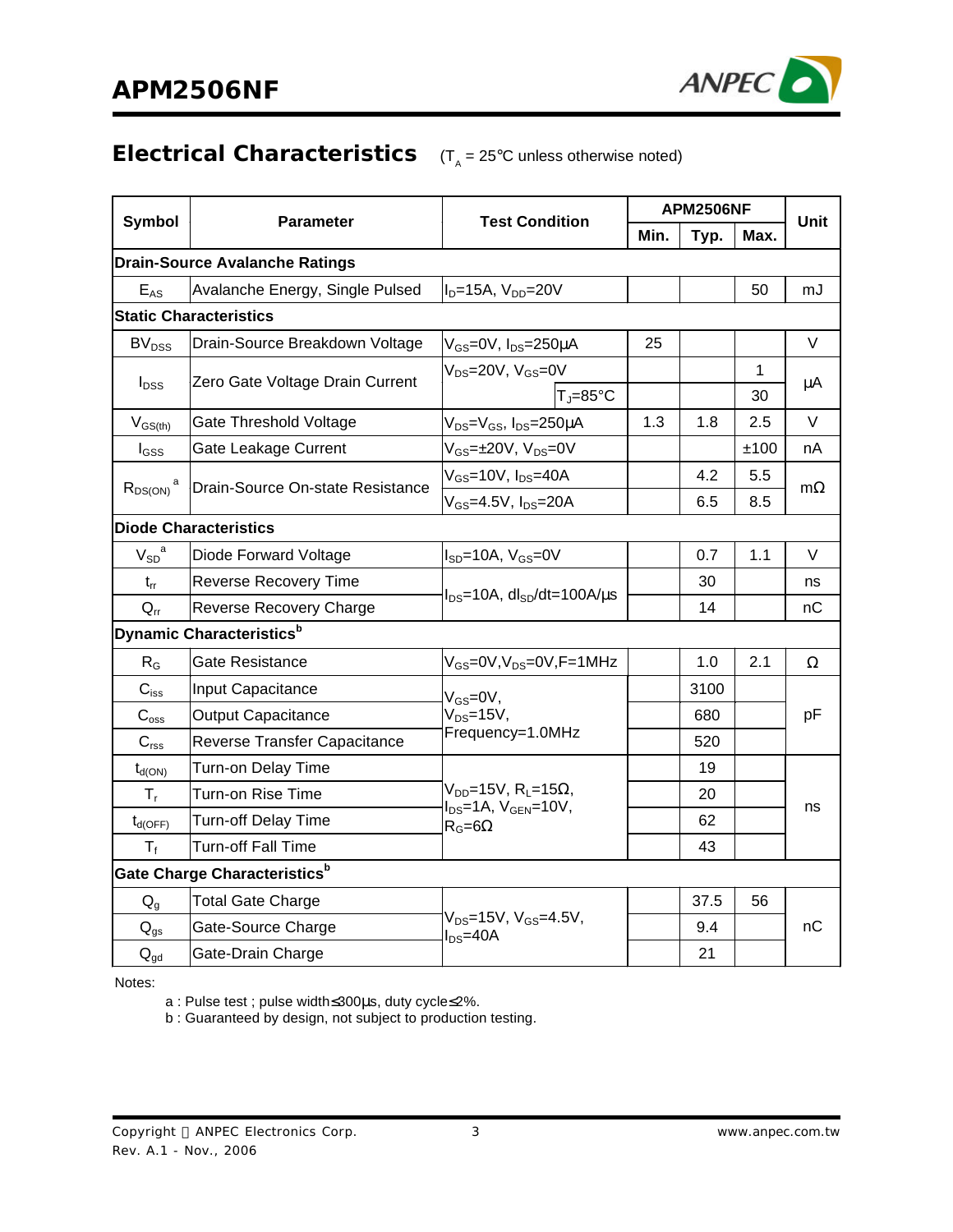

# **Typical Characteristics**





**Safe Operation Area**







**Drain Current**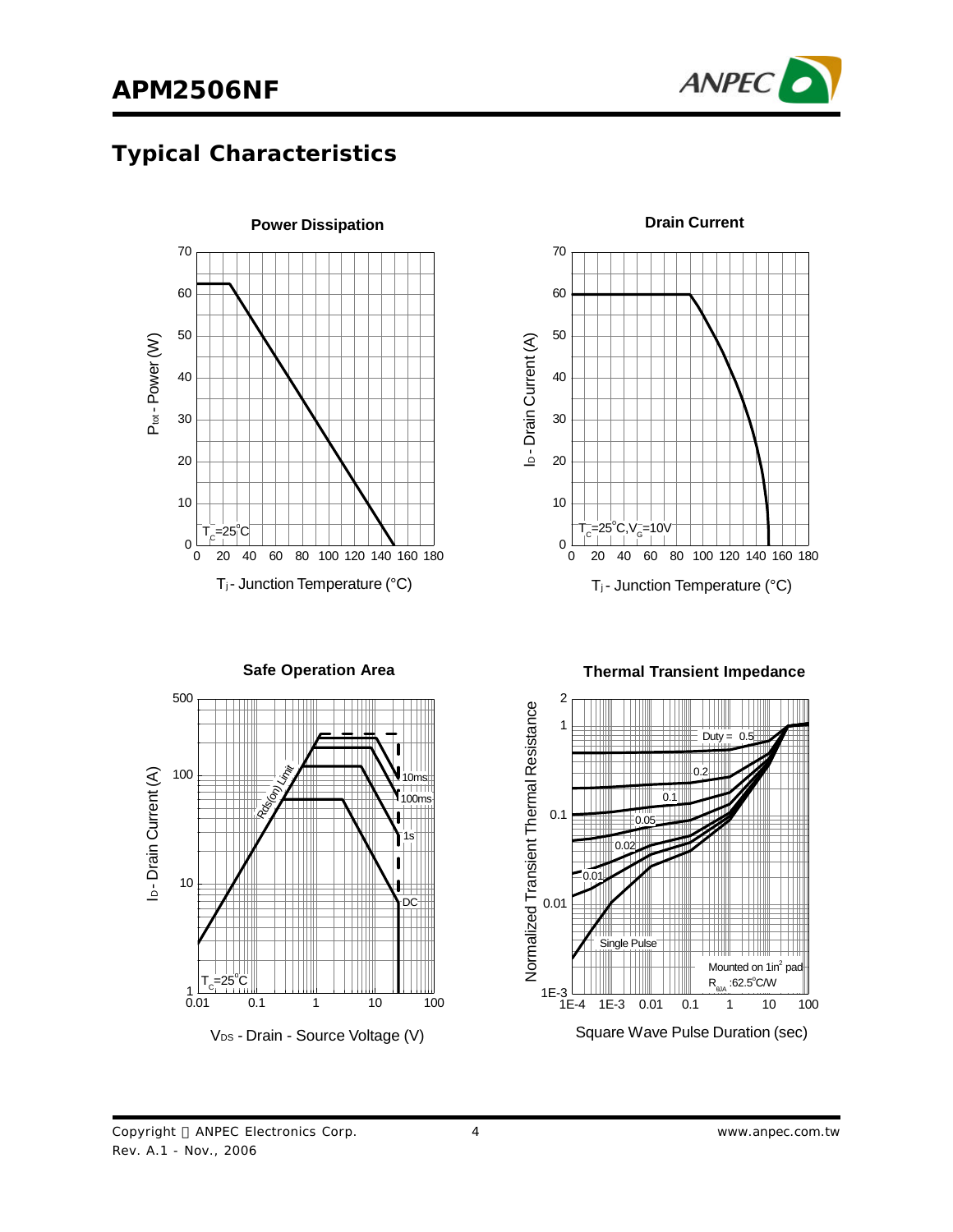

### **Typical Characteristics (Cont.)**



3 4 5 6 7 8 9  $V_{\text{GS}}$ =4.5V  $V_{GS}$ =10V

RDS(ON) - On - Resistance (m R<sub>DS(ON)</sub> - On - Resistance (mΩ)

 $\begin{smallmatrix} 1 & L \\ 0 & 0 \end{smallmatrix}$ 

2

10

#### **Drain-Source On Resistance**



I<sub>D</sub> - Drain Current (A)

0 10 20 30 40 50 60



1.8  $I_{DS} = 250 \mu A$ 1.5 Normalized Threshold Voltage Normalized Threshold Voltage 1.2 0.9 0.6 0.3  $0.0 - 50$ -50 -25 0 25 50 75 100 125 150 T<sup>j</sup> - Junction Temperature (°C)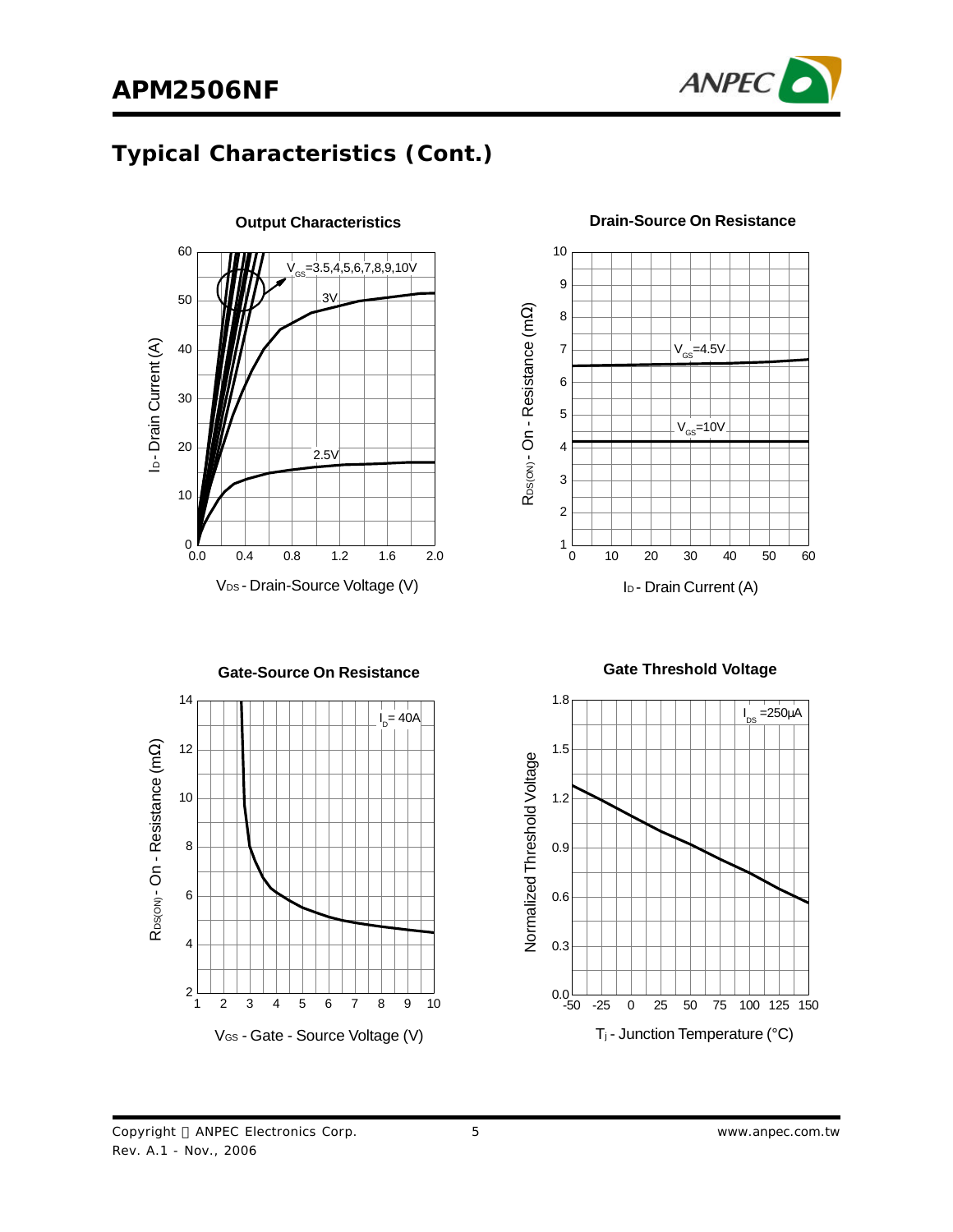

### **Typical Characteristics (Cont.)**



**Drain-Source On Resistance Source-Drain Diode Forward**



**Capacitance Gate Charge** 





Copyright © ANPEC Electronics Corp.

Rev. A.1 - Nov., 2006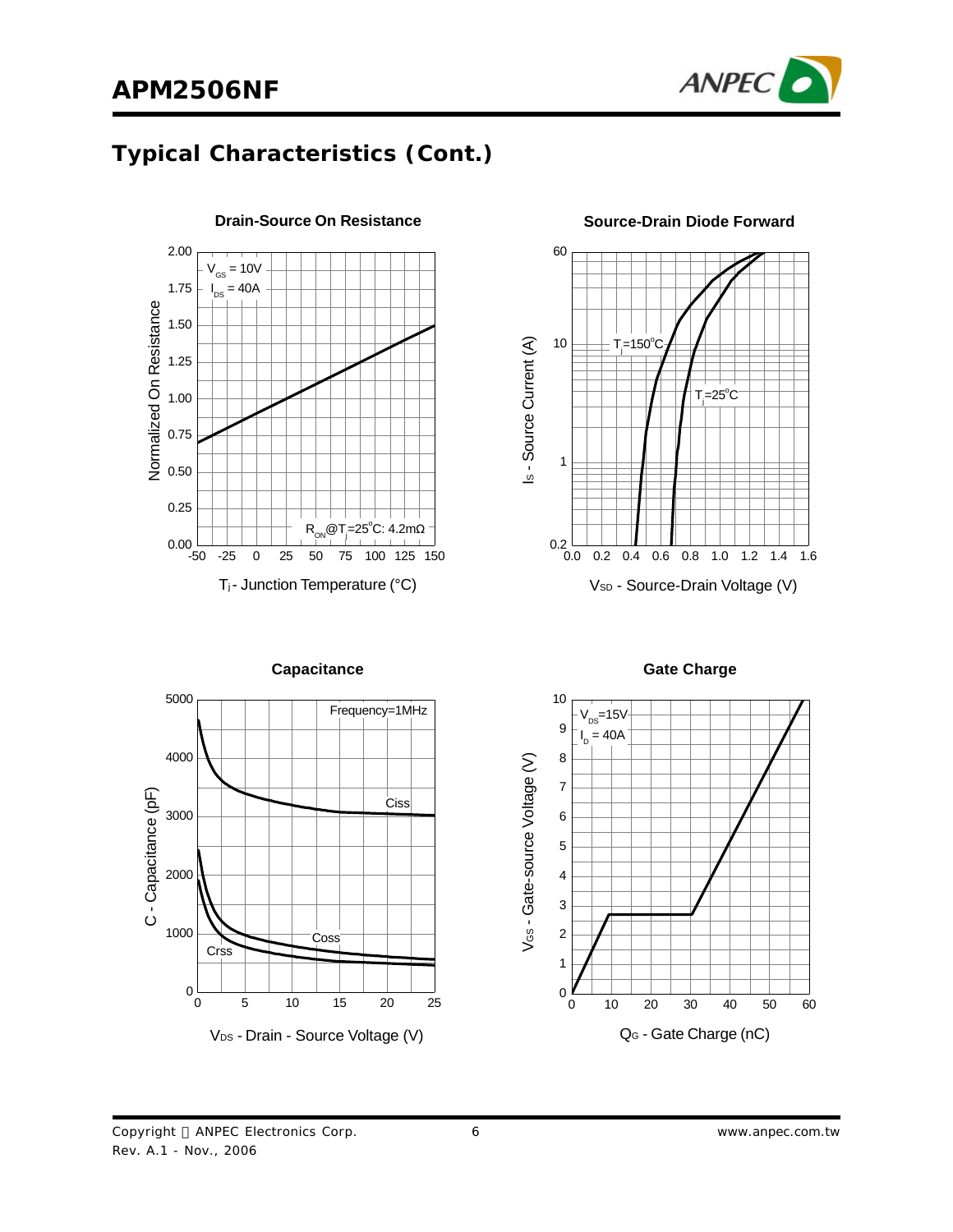

#### **Avalanche Test Circuit and Waveforms**



**Switching Time Test Circuit and Waveforms**

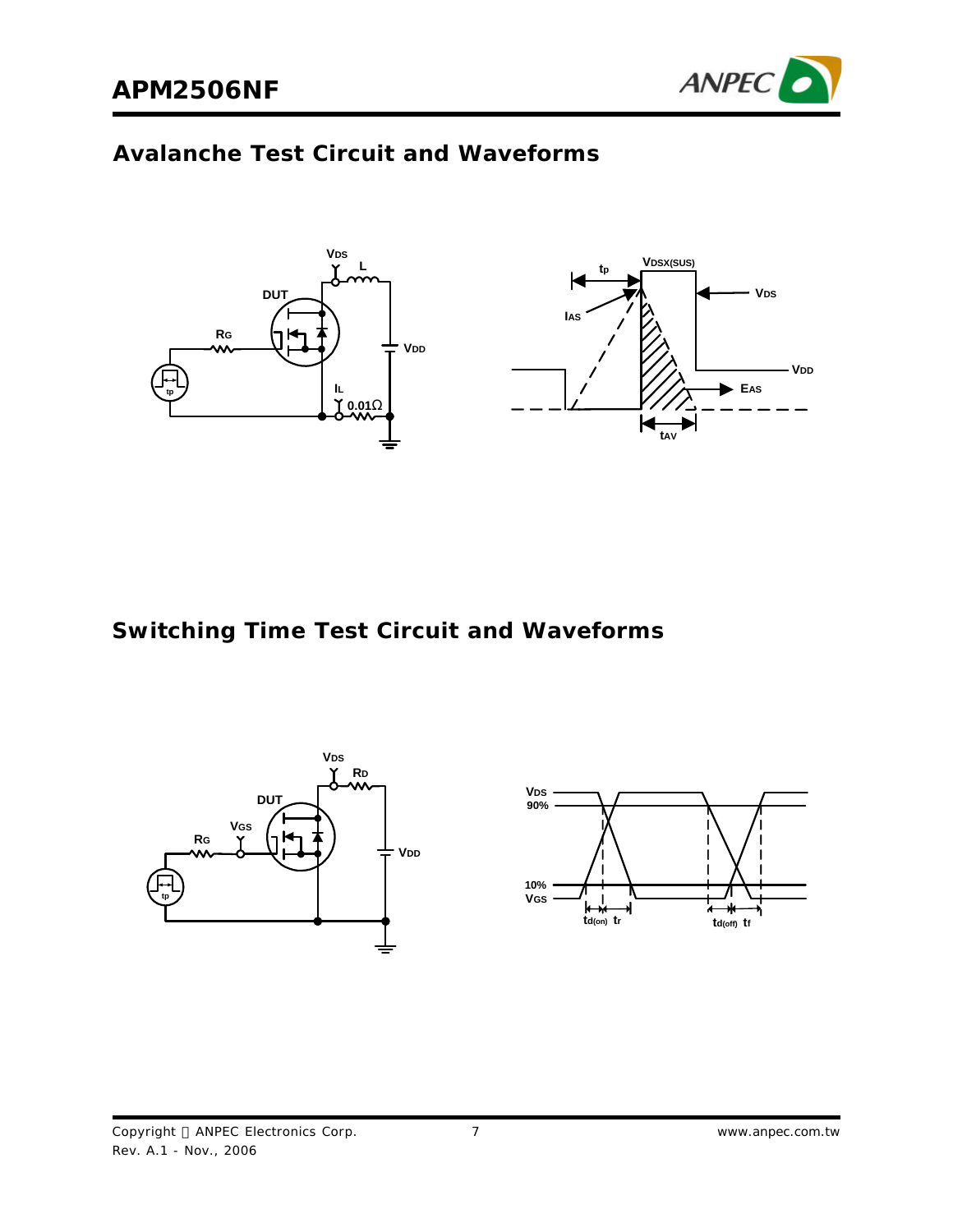

# **Package Information**

TO-220



| <b>Dim</b>     | <b>Millimeters</b> |       | <b>Inches</b>  |           |  |
|----------------|--------------------|-------|----------------|-----------|--|
|                | Min.               | Max.  | Min.           | Max.      |  |
| A              | 3.56               | 4.83  | 0.140          | 0.190     |  |
| A <sub>1</sub> | 0.51               | 1.40  | 0.020          | 0.055     |  |
| A2             | 2.03               | 2.92  | 0.080          | 0.115     |  |
| b              | 0.38               | 1.02  | 0.015          | 0.040     |  |
| b2             | 1.14               | 1.78  | 0.045          | 0.070     |  |
| C              | 0.36               | 0.61  | 0.014          | 0.024     |  |
| D              | 14.22              | 16.51 | 0.560          | 0.650     |  |
| D <sub>1</sub> | 8.38               | 9.02  | 0.330          | 0.355     |  |
| D <sub>2</sub> | 12.19              | 12.88 | 0.480          | 0.507     |  |
| E              | 9.65               | 10.67 | 0.380          | 0.420     |  |
| E <sub>1</sub> | 6.86               | 8.89  | 0.270          | 0.350     |  |
| E <sub>2</sub> | $\blacksquare$     | 0.76  | $\blacksquare$ | 0.030     |  |
| e              | 2.54 BSC           |       |                | 0.100 BSC |  |
| H1             | 5.84               | 6.86  | 0.230          | 0.270     |  |
| L              | 12.70              | 14.73 | 0.500          | 0.580     |  |
| L1             | Ξ.                 | 6.35  | $\blacksquare$ | 0.250     |  |
| P              | 3.53               | 4.09  | 0.139          | 0.161     |  |
| Q              | 2.54               | 3.43  | 0.100          | 0.135     |  |

8 *www.anpec.com.tw*